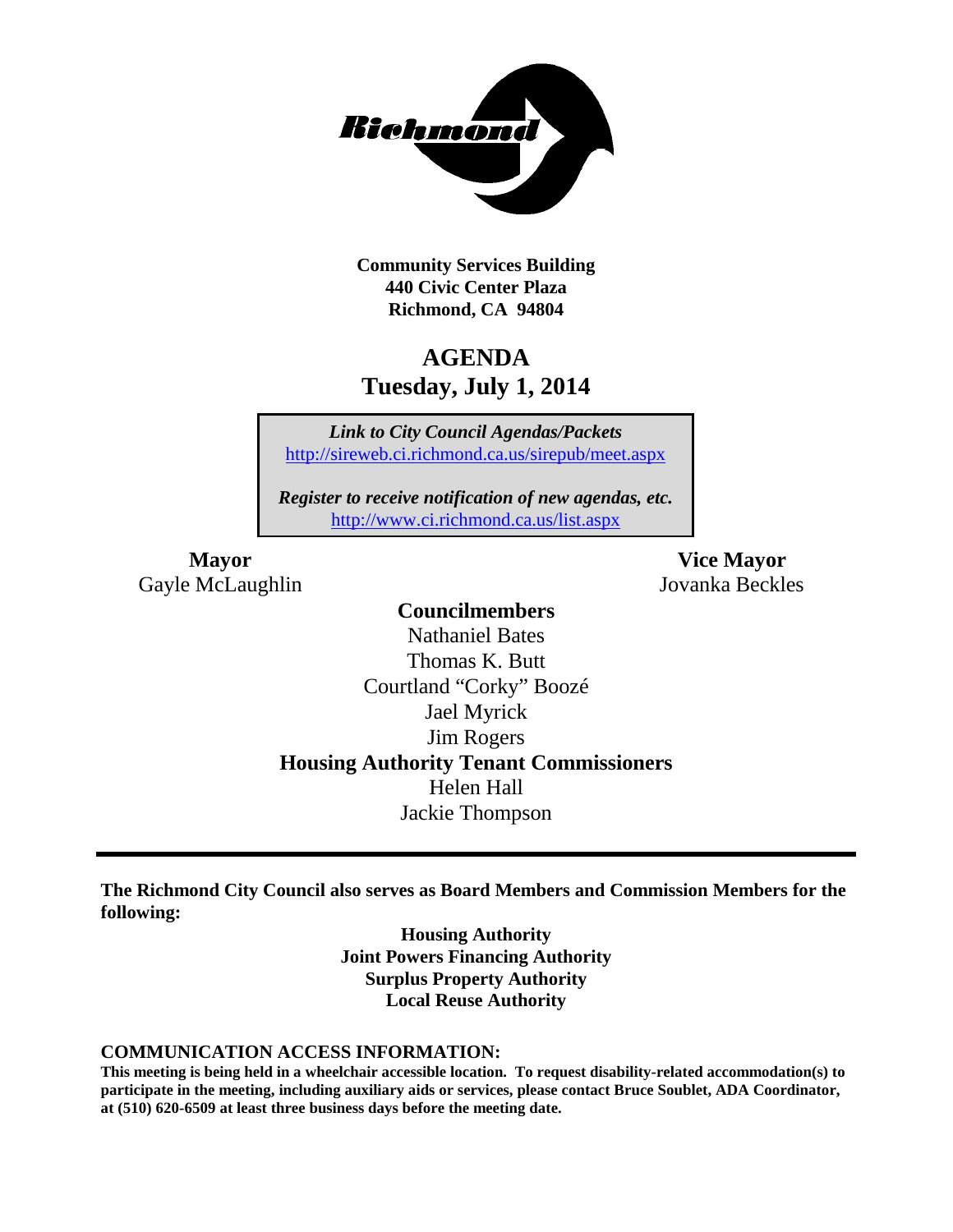# **MEETING PROCEDURES**

The City of Richmond encourages community participation at its City Council meetings and has established procedures that are intended to accommodate public input in a timely and time-sensitive way. As a courtesy to all members of the public who wish to participate in City Council meetings, please observe the following procedures:

**PUBLIC COMMENT ON AGENDA ITEMS:** Anyone who desires to address the City Council on items appearing on the agenda must complete and file a pink speaker's card with the City Clerk **prior** to the City Council's consideration of the item. Once the City Clerk has announced the item and discussion has commenced, no person shall be permitted to speak on the item other than those persons who have submitted their names to the City Clerk. Your name will be called when the item is announced for discussion. **Each speaker will be allowed TWO (2) MINUTES to address the City Council on NON-PUBLIC HEARING items listed on the agenda.**

**OPEN FORUM FOR PUBLIC COMMENT:** Individuals who would like to address the City Council on matters not listed on the agenda or on **Presentations, Proclamations and Commendations, Report from the City Attorney, or Reports of Officers** may do so under Open Forum. All speakers must complete and file a pink speaker's card with the City Clerk **prior** to the commencement of Open Forum. **The amount of time allotted to individual speakers shall be determined based on the number of persons requesting to speak during this item. The time allocation for each speaker will be as follows: 15 or fewer speakers, a maximum of 2 minutes; 16 to 24 speakers, a maximum of 1 and one-half minutes; and 25 or more speakers, a maximum of 1 minute.**

#### **SPEAKERS ARE REQUESTED TO OCCUPY THE RESERVED SEATS IN THE FRONT ROW BEHIND THE SPEAKER'S PODIUM AS THEIR NAME IS ANNOUNCED BY THE CITY CLERK.**

**CONSENT CALENDAR:** Consent Calendar items are considered routine and will be enacted, approved or adopted by one motion unless a request for removal for discussion or explanation is received from the audience or the City Council. A member of the audience requesting to remove an item from the Consent Calendar must first complete a speaker's card and discuss the item with a City staff person prior to filing the card with the City Clerk and **prior to the City Council's consideration of Agenda Review.** An item removed from the Consent Calendar may be placed anywhere on the agenda following the City Council's agenda review.

Any law enforcement officer on duty or whose service is commanded by the presiding officer shall be Sergeant-at-Arms of the Council meetings. He/she, or they, shall carry out all orders and instructions given by the presiding officer for the purpose of maintaining order and decorum at the Council meetings (City Council Rules of Procedure and Order Section III F, RMC Section 2.12.030).

**\*\*\*\*\*\*\*\*\*\*\*\*\*\*\*\*\*\*\*\*\*\*\*\*\*\*\*\*\*\*\*\*\*\*\*\*\*\*\*\*\*\*\*\*\*\*\*\*\*\*\*\*\*\*\*\*\*\***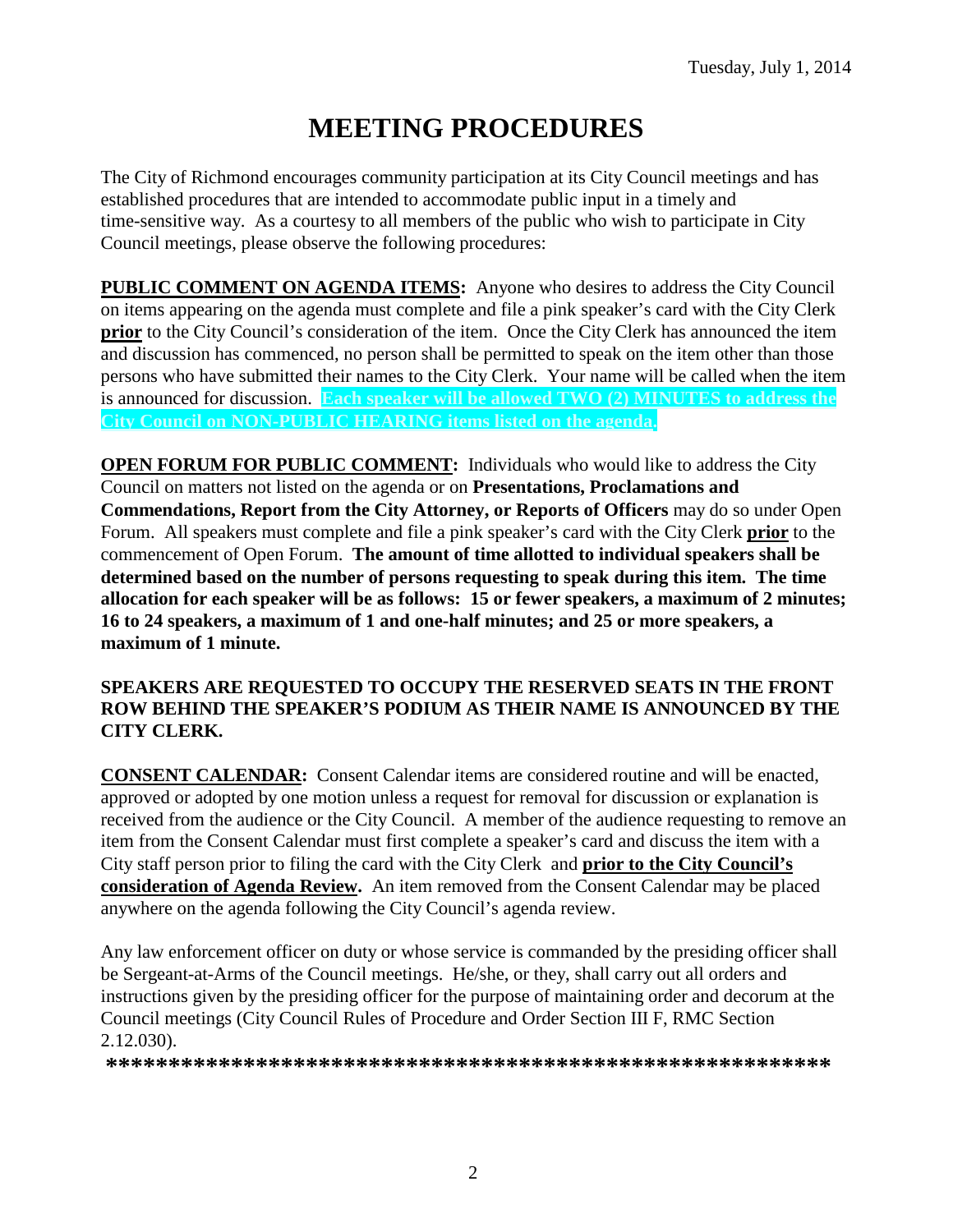# **OPEN SESSION TO HEAR PUBLIC COMMENT ON CLOSED SESSION ITEMS**

5:00 p.m.

- **A. ROLL CALL**
- **B. PUBLIC COMMENT**

#### **C. ADJOURN TO CLOSED SESSION**

## **CLOSED SESSION**

Shimada Room of the Community Services Building

#### **A. CITY COUNCIL**

**A-1.** LIABILITY CLAIMS - (Government Code Section 54956.9):

Nicholas Jackalone vs. City of Richmond

**A-2.** CONFERENCE WITH LEGAL COUNSEL - EXISTING LITIGATION (Subdivision [a] of Government Code Section 54956.9):

City of Richmond vs. Chevron

**A-3.** CONFERENCE WITH LABOR NEGOTIATORS (Government Code Section 54957.6):

> Agency designated representatives: Bill Lindsay, Lisa Stephenson, and Bruce Soublet

Employee organizations: Service Employees International Union (SEIU, Local 1021); International Federation of Professional and Technical Employees (Local 21); Richmond Police Officers Association (RPOA); Richmond Police Management Association (RPMA); Richmond International Association of Firefighters (IAFF, Local 188); and Richmond Fire Management Association (RFMA).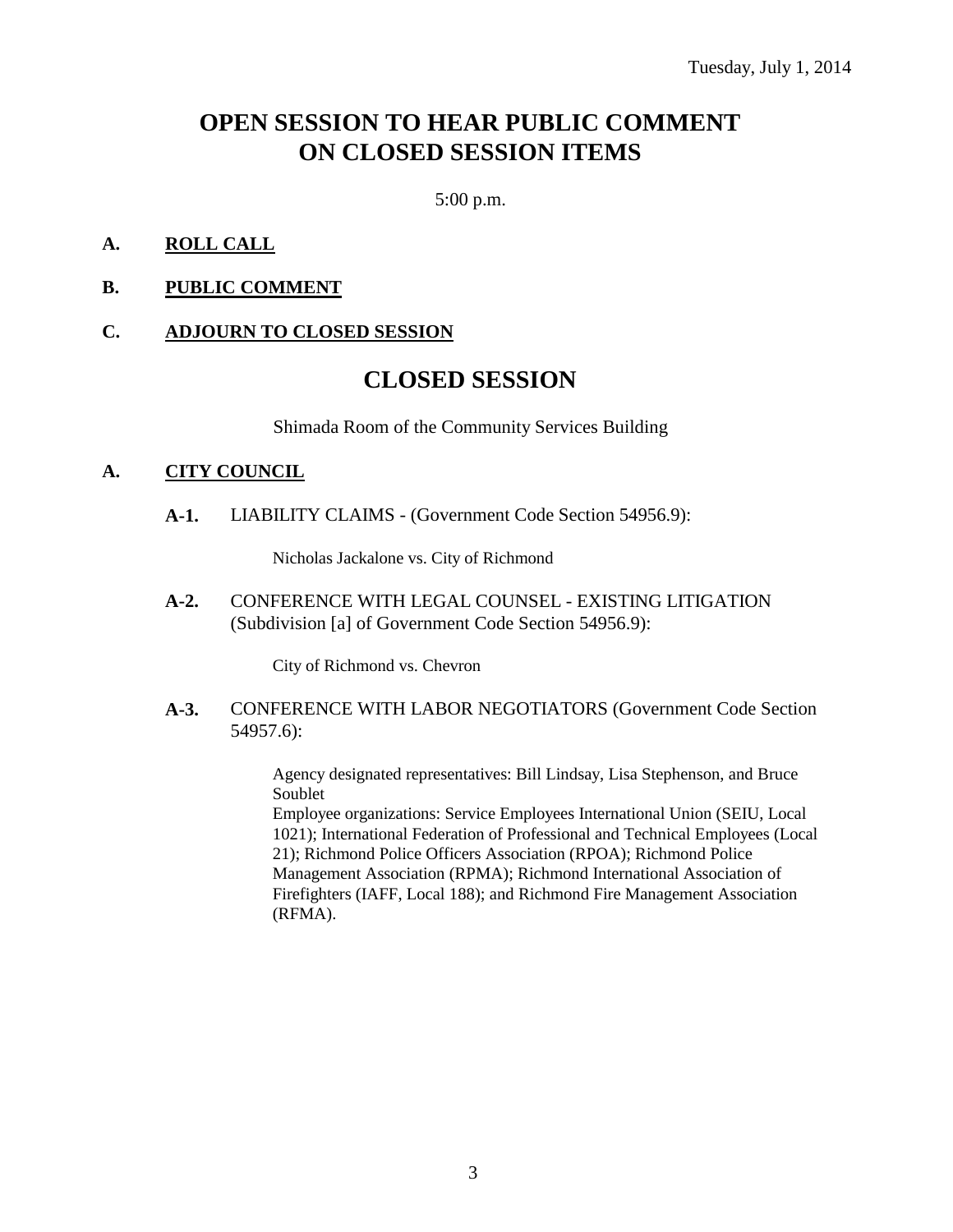# **MEETING OF THE SUCCESSOR AGENCY TO THE RICHMOND COMMUNITY REDEVELOPMENT AGENCY AND RICHMOND CITY COUNCIL**

6:30 p.m.

- **A. PLEDGE TO THE FLAG**
- **B. ROLL CALL**
- **C. STATEMENT OF CONFLICT OF INTEREST**
- **D. AGENDA REVIEW**
- **E. REPORT FROM THE CITY ATTORNEY OF FINAL DECISIONS MADE DURING CLOSED SESSION**
- **F. OPEN FORUM FOR PUBLIC COMMENT**

#### **G. SUCCESSOR AGENCY TO THE RICHMOND COMMUNITY REDEVELOPMENT AGENCY CONSENT CALENDAR**

**G-1.** ADOPT a resolution authorizing submittal of an application for grant funds from the California Department of Housing and Community Development's (HCD) CalHome Program in an amount not to exceed \$1,000,000 to provide loans for manufactured housing to low income households and authorize the execution of related documents to accept the grant and expend grant funds as approved by HCD - Housing and Community Development (Patrick Lynch 307-8140).

#### **H. CITY COUNCIL CONSENT CALENDAR**

- **H-1.** APPROVE an amendment to the contract with Pacific Park Management (PPM) to provide parking management services at the 12th Street and Nevin Avenue garage and surface parking lot in Downtown Richmond, increasing the amount by \$12,000 for a total contract amount of \$72,000 - City Manager's Office (Bill Lindsay/Janet Johnson 620-6512)
- **H-2.** APPROVE a contract with Regina Almaguer Fine Arts, LLC for project management services for a public art sculpture, designed by Reed Madden Designs, to be installed at Point Sheridan over the period of April 1, 2014, to June 30, 2016, in an amount not to exceed \$20,460, funded by the Percent for Art Program with funding generated by Port of Richmond capital improvements - Library and Cultural Services Department (Katy Curl 620-6554/Michele Seville 620-6952).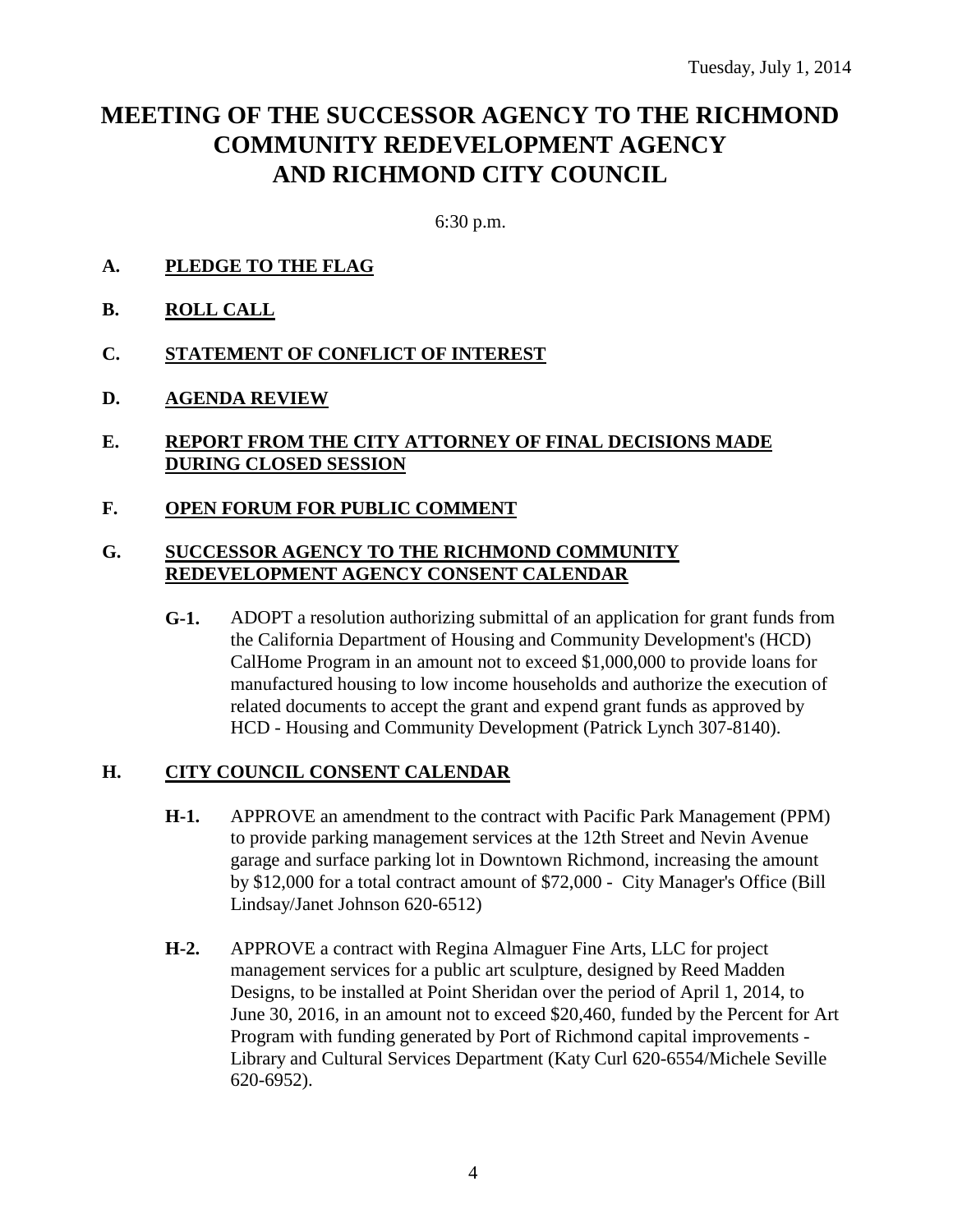- **H-3.** APPROVE a Fourth and Final Amendment to the Construction Agreement for Alten Construction (Alten) to finalize the PG&E connections, provide for final data/telecommunications equipment and installation, and complete the generator tie-in for the Riggers Loft/Operations and Security Center (OSC) Project at Point Potrero Marine Terminal, increasing the amount by \$147,000 for a total contract amount of \$5,474,276 - Port Department (Jim Matzorkis 215-4608).
- **H-4.** INTRODUCE an ordinance (first reading) setting the tax rate for the Tax Override Pension Fund for Fiscal Year 2013-2014 at 0.14% - Finance Department (James Goins 620-6740).
- **H-5.** ADOPT a resolution authorizing placement of liens and special assessments for unpaid garbage collection service fees on County property tax records - Finance Department (James Goins 620-6740).
- **H-6.** APPROVE an amendment to the existing contract with Holland & Knight LLP for legal representation in connection with the Revised Environmental Impact Report for the Chevron Refinery Modernization Project, increasing the payment limit by \$2,500,000 for a new contract payment limit of \$7,250,000 (to be paid by Chevron, the project applicant) - City Attorney's Office (Bruce Reed Goodmiller 620-6509).
- **H-7.** ADOPT an ordinance (second reading) amending specified sections of the Richmond Industrial Safety Ordinance (RMC Chapter 6.43) to incorporate safety recommendations made by the US Chemical Safety Board and to require refineries to fund the cost of hiring a full-time engineer to review, inspect, and audit the safety program at that refinery - Councilmembers Rogers (867-5725), Butt (236-7435), and Myrick (620-6636).
- **H-8.** ADOPT a resolution authorizing the city manager to execute contracts for Fiscal Years 2014-2015, 2015-2016, and 2016-2017 with Contra Costa County and the State of California at an aggregate annual amount of \$551,000 for various services related to operations of the police department, including access to Department of Justice and County records, fingerprint identification, forensic lab analysis, booking fees, jail access and inmate extradition, with not to exceed limits for each contract specified in the resolution - Police Department (Chief Chris Magnus 621-1802).
- **H-9.** ADOPT a resolution allowing the City of Richmond to levy an assessment on properties subject to assessment under the Downtown Richmond Property and Business Improvement District (DRPBID) and place this levy on the annual 2014-2015 property tax rolls - City Manager's Office (Bill Lindsay/Janet Johnson 620-6512).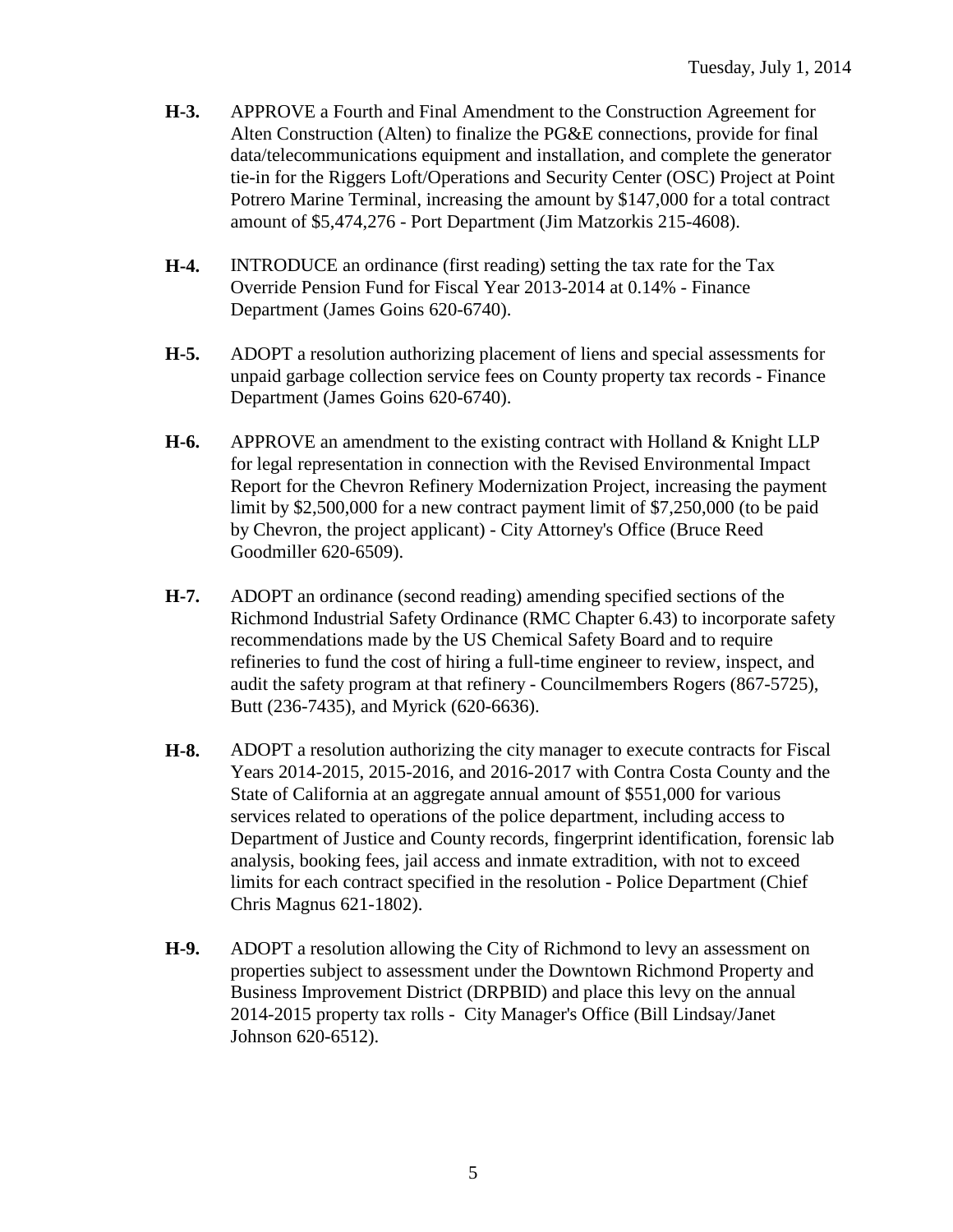**H-10.** APPROVE the following appointments and re-appointments to the City of Richmond Boards and Commissions: Richmond Housing Advisory Commission: Dolores Johnson, new appointment, completing an unexpired term ending November 1, 2014; Alicia Carillo, new appointment, completing an unexpired term ending November 1, 2015; Public Art Advisory Committee: Kathryn Sibley, incumbent, term ending January 1, 2015; Planning Commission: Marilyn Langlois, incumbent, term ending June 30, 2016; Economic Development Commission: Sandra Naylor, new appointment, term ending March 30, 2017; Richmond Arts and Culture Commission: Jenny Balisle, new appointment, term ending January 31, 2018 - Mayor's Office (Gayle McLaughlin 620-6503).

#### **I. ITEMS CONTINUED FROM PREVIOUS MEETINGS - NOT EARLIER THAN 7:00 P.M.**

#### **Continued Consent Calendar Items**

**I-2.** APPROVE the 2014/2015 North Richmond Waste and Recovery Mitigation Fee Expenditure Plan that specifies the activities and the revenue to support those activities from July 1, 2014, through June 30, 2015, as recommended by the North Richmond Waste and Recovery Mitigation Fee Joint Expenditure Planning Committee - City Manager's Office (Bill Lindsay 620-6512/Lori Reese-Brown 620-6869). **This item was continued from the June 24, 2014, meeting for Council deliberation and determination only.**

#### **Continued Council as a Whole**

**I-3.** DIRECT the city manager to work with the city attorney and the police chief to draft a resolution to establish rules and procedures regarding disruptions during the City Council meetings - Vice Mayor Beckles (620-6568). **This item was continued from the June 17, 2014, meeting.**

#### **Continued Study and Action Items**

**I-4.** REVIEW and APPROVE the Fiscal Year 2014-15 Operating Budget and provide direction to staff - City Manager's Office /Finance Department (Bill Lindsay 620- 6512/James Goins 620-6740). **This item was continued from the June 24, 2014, meeting.**

### **J. PUBLIC HEARINGS - NOT EARLIER THAN 7:15 P.M.**

**J-1.** ADOPT a resolution authorizing the City of Richmond to levy special assessments against certain properties having unpaid invoices related to administrative citations, nuisance abatement costs, and foreclosure ordinance fines pursuant to Richmond Municipal Code Chapters 9.22, 6.38, 9.50 and 2.63 - Police Department (Chief Chris Magnus 621-1802).